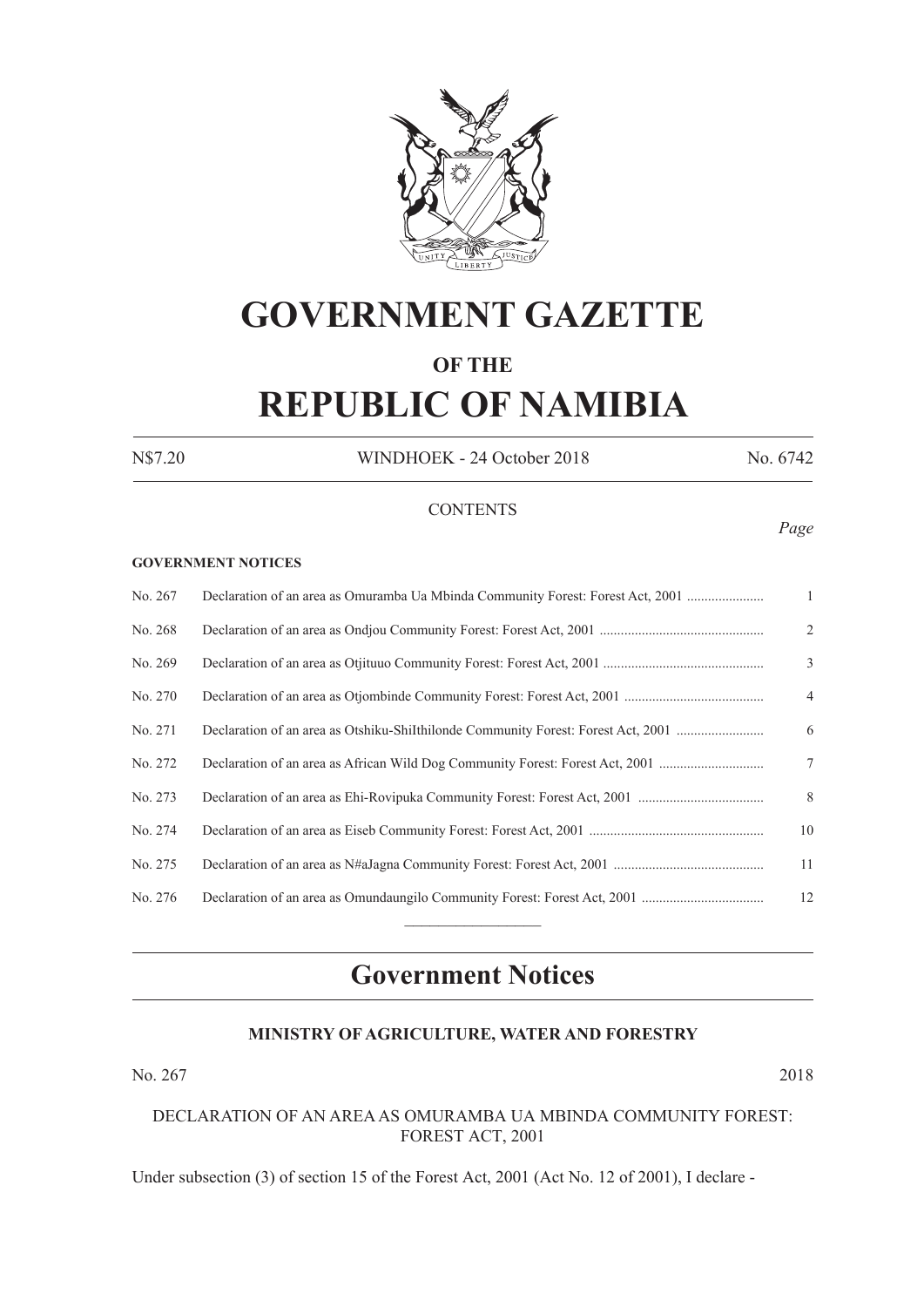- (a) the area, in respect of which the geographical boundaries have been identified in the Schedule, to be the Omuramba Ua Mbinda Community Forest; and
- (b) that the Omuramba Ua Mbinda Community Forest must be managed in accordance with the agreement contemplated in subsection (1) of that section.

A map and other particulars relating to Omuramba Ua Mbinda Community Forest lie open for inspection by the public during office hours at the offices of the Directorate: Forestry, Government Office Park, Third Floor, Room No. 303, Windhoek.

#### **A. !NARUSEB MINISTER OF AGRICULTURE, WATER AND FORESTRY** Windhoek, 9 October 2018

#### **SCHEDULE**

#### BOUNDARY DESCRIPTION OF OMURAMBA UA MBINDA COMMUNITY FOREST: OMAHEKE REGION

Omuramba Ua Mbinda Community Forest is located within the Otjombinde Constituency in the Omaheke Region, under the jurisdiction of the Ovaherero Traditional Authority. It covers an area of 382,400 ha. The area was registered as Omuramba Ua Mbinda Communal Conservancy in 2011.

The Omuramba Ua Mbinda Community Forest borders with Eiseb Conservancy in the north starting at Omuramba Ua Tjora at the quarantine fence separating Omuramba Ua Mbinda and Epukiro (Point A). The boundaries then extends to north eastern direction to an area between Oruua Rondjamao and Otjikoto (Point B) and then proceeds east to the national border dividing the Republic of Namibia and the Republic of Botswana (Point C). From Point C the boundary follows the national border in a southern direction to Okomukaru (Point D). From Point D the boundary extends to western direction to Ourundu (Point E) and then in a northern direction link to point A.

| <b>Way Point</b> | <b>Degree East</b> | <b>Minutes East</b> | <b>Degree South</b> | <b>Minutes South</b> |
|------------------|--------------------|---------------------|---------------------|----------------------|
|                  | 20                 | 8.9118              | $-21$               | 14.8728              |
|                  | 20                 | 46.161              | $-21$               | 8.9604               |
|                  | 21                 | 00000               | $-20$               | 51.3594              |
|                  |                    | 00000               | -21                 | 28.1988              |

#### **Coordinates of geographical boundaries of Omuramba Ua Mbinda Community Forest**

#### **MINISTRY OF AGRICULTURE, WATER AND FORESTRY**

 $\frac{1}{2}$ 

E 20 11.4822 -21 29.2548

No. 268 2018

#### DECLARATION OF AN AREA AS ONDJOU COMMUNITY FOREST: FOREST ACT, 2001

Under subsection (3) of section 15 of the Forest Act, 2001 (Act No. 12 of 2001), I declare -

- (a) the area, in respect of which the geographical boundaries have been identified in the Schedule, to be the Ondjou Community Forest; and
- (b) that the Ondjou Community Forest must be managed in accordance with the agreement contemplated in subsection (1) of that section.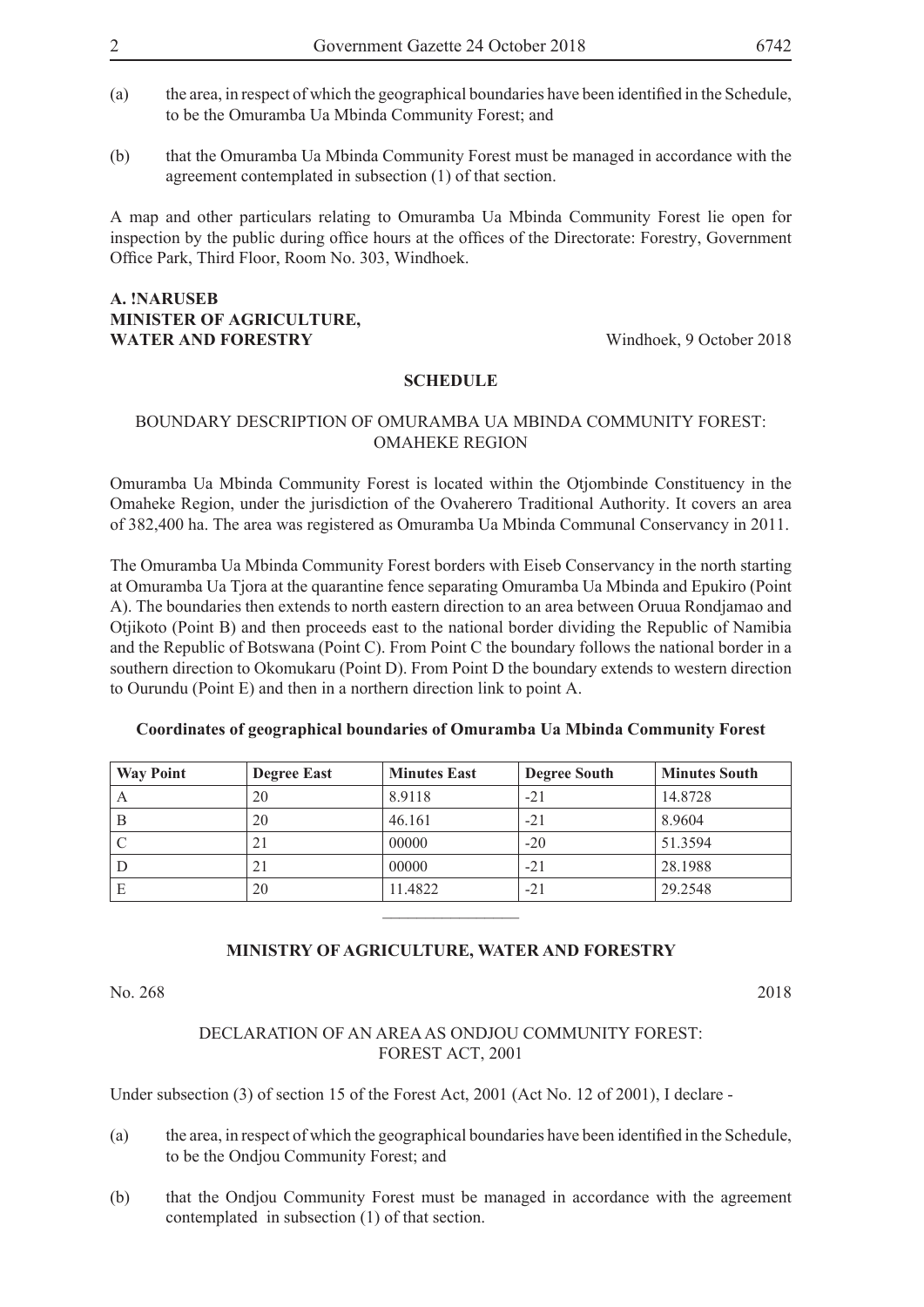A map and other particulars relating to Ondjou Community Forest lie open for inspection by the public during office hours at the offices of the Directorate: Forestry, Government Office Park, Third Floor, Room No. 303, Windhoek.

#### **A. !NARUSEB MINISTER OF AGRICULTURE, WATER AND FORESTRY** Windhoek, 9 October 2018

#### **SCHEDULE**

#### BOUNDARY DESCRIPTION OF ONDJOU COMMUNITY FOREST: OTJOZONDJUPA REGION

The Ondjou Community Forest is a communal area in the Tsumkwe Constituency, Otjozondjupa Region. It falls under the jurisdiction of Kambazembi Royal House Traditional Authority. It is located 380 km east of Grootfontein and approximately 100 km to the south-east of Tsumkwe settlement. The Ondjou Community Forest covers 876,280 ha.

Ondjou Community Forest's borders are the same as Ondjou Communal Conservancy borders, whereby eastern boundary coincides with the national border between the Republic of Namibia and the Republic of Botswana from point A to point B. The northern boundary lies with Nyae Nyae Communal Conservancy which runs from point B to point C. The southern boundaries with Eiseb and Otjinene areas from point C to point D where western boundary turns to west and overlaps with Otjituuo area follows the veterinary cordon fence until it links point D to point A at Nyae Nyae Communal Conservancy.

#### **Coordinates of geographical boundaries of Ondjou Community Forest**

| <b>Waypoints</b> | <b>East Coordinates</b> | <b>South Coordinates</b> |
|------------------|-------------------------|--------------------------|
|                  | 19.16052                | $-20.00142$              |
|                  | 21.00000                | $-20.00176$              |
|                  | 21.00000                | $-20.53352$              |
|                  | 20.00203                | $-20.53084$              |

#### **MINISTRY OF AGRICULTURE, WATER AND FORESTRY**

 $\frac{1}{2}$ 

No. 269 2018

#### DECLARATION OF AN AREA AS OTJITUUO COMMUNITY FOREST: FOREST ACT, 2001

Under subsection (3) of section 15 of the Forest Act, 2001 (Act No. 12 of 2001), I declare -

- (a) the area, in respect of which the geographical boundaries have been identified in the Schedule, to be the Otjituuo Community Forest; and
- (b) that the Otjituuo Community Forest must be managed in accordance with the agreement contemplated in subsection (1) of that section.

A map and other particulars relating to Otjituuo Community Forest lie open for inspection by the public during office hours at the offices of the Directorate: Forestry, Government Office Park, Third Floor, Room No. 303, Windhoek.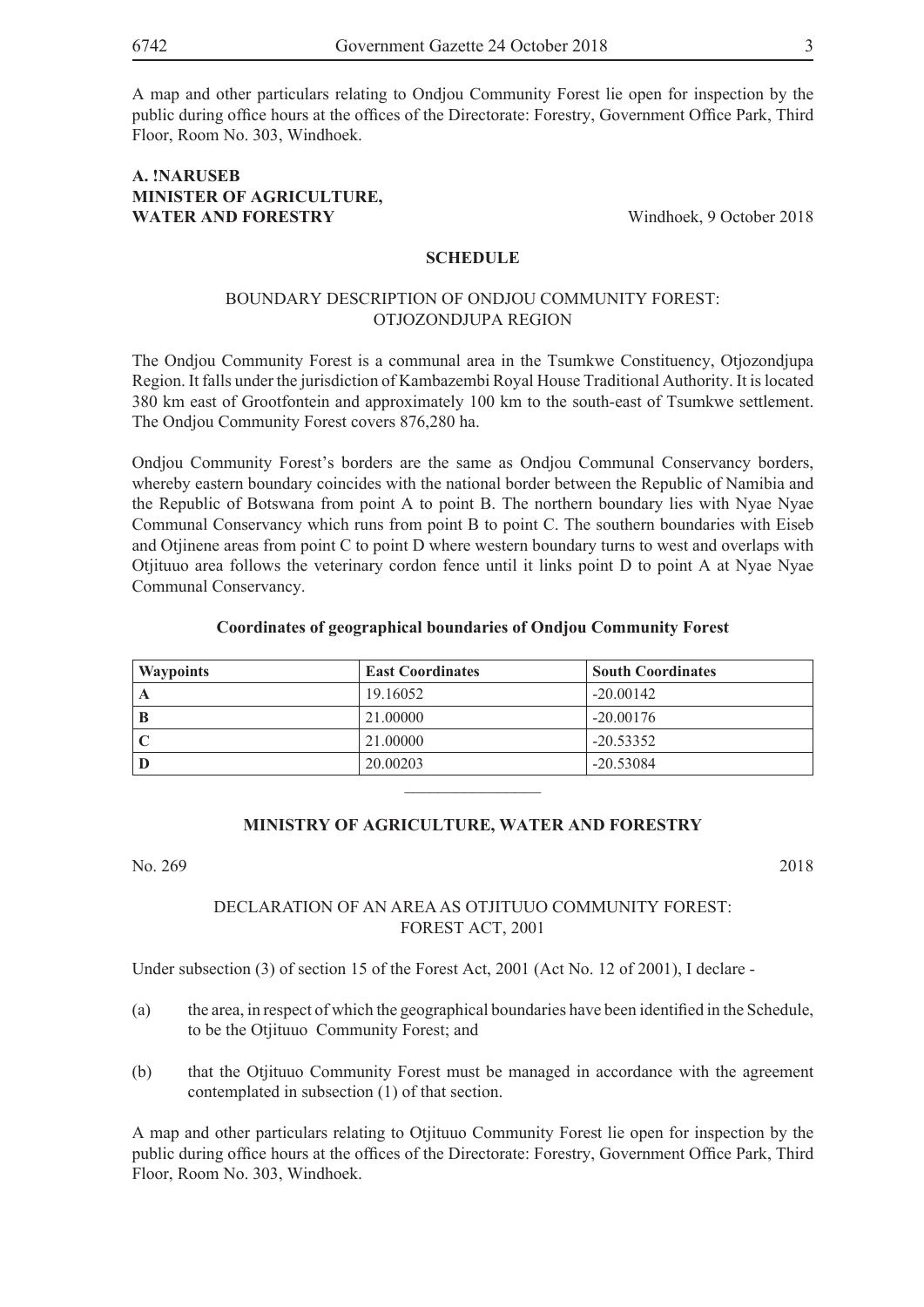#### **A. !NARUSEB MINISTER OF AGRICULTURE, WATER AND FORESTRY** Windhoek, 9 October 2018

#### **SCHEDULE**

#### BOUNDARY DESCRIPTION OF OTJITUUO COMMUNITY FOREST: OTJOZONDJUPA REGION

Otjituuo is a communal area in the Okakarara Constituency, Otjozondjupa Region. It falls under the jurisdiction of the Kambazembi Royal House Traditional Authority. It covers an area of 613,278 ha and situated about 60 km south of Grootfontein. The communal area was registered as Otjituuo Communal Conservancy in 2005.

The point starts in the south-east corner of the Otjituuo Community Forest, at point A. From point A the boundary follows a north-east direction along the boundary of the communal land and commercial farming areas through points B, C, D, E, F, G, H, I, J, K, L, M, N and O. From point O the boundary follows a south-eastern direction along the boundary of the communal land and commercial farming, later along the veterinary cordon fence, through point P to point Q bordering Tsumkwe Constituency, then from the fence it extends to point R. From point R the boundary runs to the west direction at point S bordering Okamatapati Conservancy. From point S it turns north-west through point T and point U. From this point U it turns south-west to point V, where it turns west towards point W. From point W the boundary follows a south- west direction to point X and then turns north-west to point A.

| <b>Names</b>  | East<br>coordinates | South<br>coordinates | <b>Names</b> | East<br>coordinates | South<br>coordinates |
|---------------|---------------------|----------------------|--------------|---------------------|----------------------|
| $\mathbf{A}$  | 17.73410            | $-20.39320$          | M            | 18.56090            | $-19.56850$          |
| B             | 17.99497            | $-20.25223$          | N            | 18.63032            | $-19.59795$          |
| $\mathcal{C}$ | 17.99497            | $-20.07973$          | $\Omega$     | 18.67240            | $-19.52222$          |
| D             | 18.23902            | $-19.99955$          | P            | 19.15377            | $-19.99752$          |
| E             | 18.27268            | $-20.04607$          | Q            | 19.16052            | $-20.00142$          |
| F             | 18.49358            | $-19.80833$          | R            | 19.50660            | $-20.22052$          |
| G             | 18.43677            | $-19.73890$          | S            | 18.61050            | $-20.22818$          |
| H             | 18.45992            | $-19.71367$          | T            | 18.57262            | $-20.04103$          |
|               | 18.48097            | $-19.72628$          | U            | 18.51058            | $-20.01058$          |
|               | 18.54832            | $-19.63793$          | V            | 18.25142            | $-20.32735$          |
| K             | 18.52513            | $-19.62530$          | W            | 18.16538            | $-20.32588$          |
| L             | 18.54617            | $-19.59795$          | X            | 18.10838            | $-20.45525$          |
|               |                     |                      |              |                     |                      |

#### **Coordinates of geographical boundaries of Otjituuo Community Forest**

#### **MINISTRY OF AGRICULTURE, WATER AND FORESTRY**

No. 270 2018

DECLARATION OF AN AREA AS OTJOMBINDE COMMUNITY FOREST: FOREST ACT, 2001

Under subsection (3) of section 15 of the Forest Act, 2001 (Act No. 12 of 2001), I declare -

(a) the area, in respect of which the geographical boundaries have been identified in the Schedule, to be the Otjombinde Community Forest; and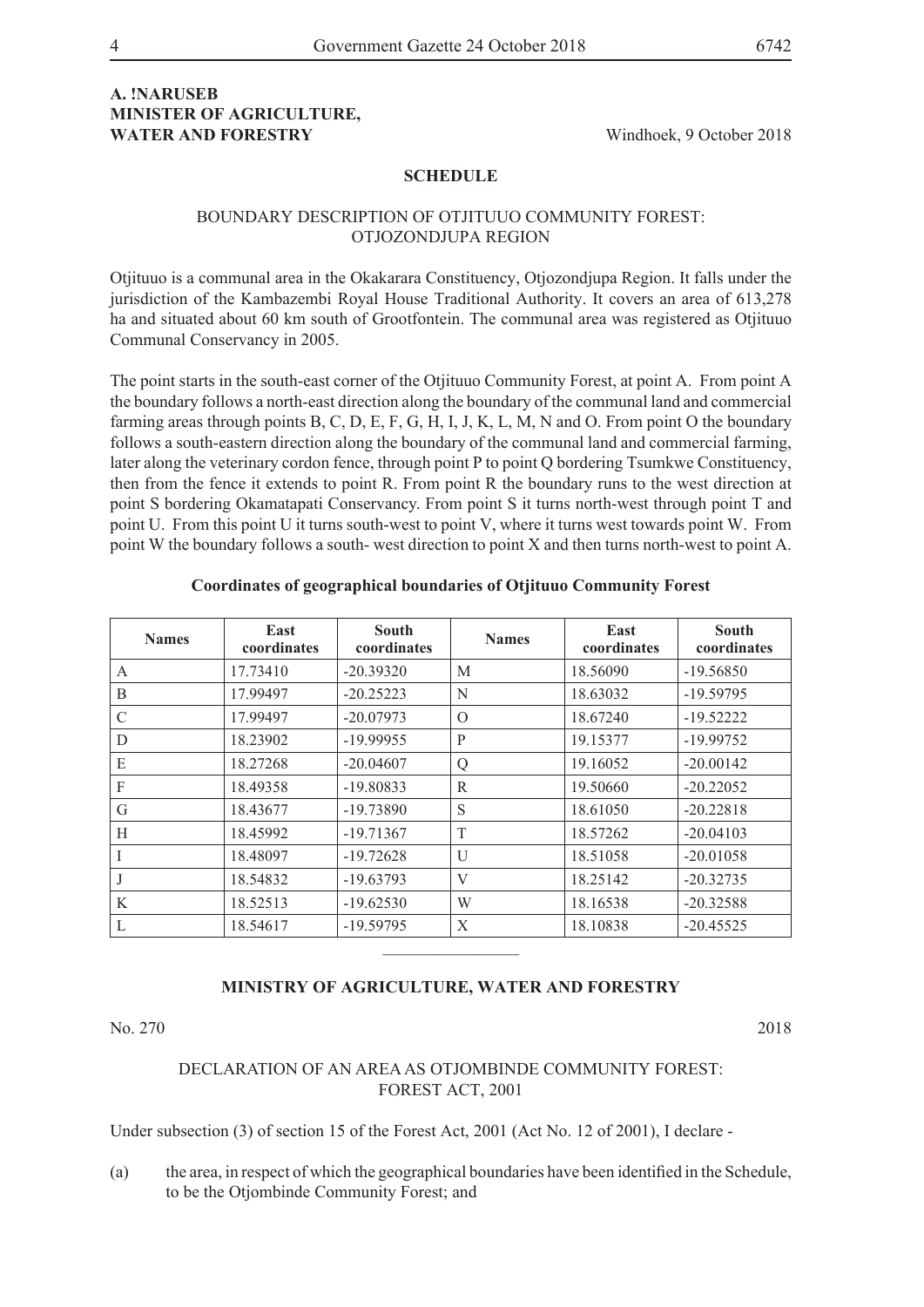(b) that the Otjombinde Community Forest must be managed in accordance with the agreement contemplated in subsection (1) of that section.

A map and other particulars relating to Otjombinde Community Forest lie open for inspection by the public during office hours at the offices of the Directorate: Forestry, Government Office Park, Third Floor, Room No. 303, Windhoek.

#### **A. !NARUSEB MINISTER OF AGRICULTURE, WATER AND FORESTRY** Windhoek, 9 October 2018

#### **SCHEDULE**

#### BOUNDARY DESCRIPTION OF OTJOMBINDE COMMUNITY FOREST: OMAHEKE REGION

Otjombinde is a communal area in the Otjombinde Constituency, Omaheke Region. It falls under the jurisdiction of the Ovambanderu Traditional Authority. The area forms part of the border between the Republic of Namibia and the Republic of Botswana. The Community Forest covers approximately 589,100 ha. The communal area was declared as Otjombinde Communal Conservancy in 2011.

The boundary starts at point A and then follows the international boundary between the Republic of Namibia and the Republic of Botswana northwards up to point B in the north. It then turns westwards along the veterinary cordon fence between Omuramba Ua Mbinda and Otjombinde. Point C stretches to point D then extends to point E then through point F, point G, point H, point I, point J, point K up to point L in the west. From point L it turns in a straight line, bordering commercial farms on the west, towards the south facing point M. From point M it again follows the international boundary between the Republic of Namibia and the Republic of Botswana boundaries eastwards up to point A.

| Point         | <b>Degree East</b> | <b>Minutes East</b> | <b>Degree South</b> | <b>Minutes South</b> |
|---------------|--------------------|---------------------|---------------------|----------------------|
| A             | 21                 | 00000               | $-22$               | 00000                |
| B             | 21                 | 00000               | $-21$               | 46886                |
| $\mathcal{C}$ | 20                 | 90457               | $-21$               | 46079                |
| D             | 20                 | 80545               | $-21$               | 47531                |
| E             | 20                 | 70871               | $-21$               | 47782                |
| F             | 20                 | 60101               | $-21$               | 48750                |
| G             | 20                 | 49414               | $-21$               | 47934                |
| H             | 20                 | 39113               | $-21$               | 50501                |
| I             | 20                 | 29301               | $-21$               | 47985                |
| J             | 20                 | 22313               | $-21$               | 47940                |
| K             | 20                 | 08333               | $-21$               | 51460                |
| L             | 20                 | 00000               | $-21$               | 53335                |
| M             | 20                 | 00000               | $-22$               | 00000                |

#### **Coordinates of geographical boundaries of Otjombinde Community Forest**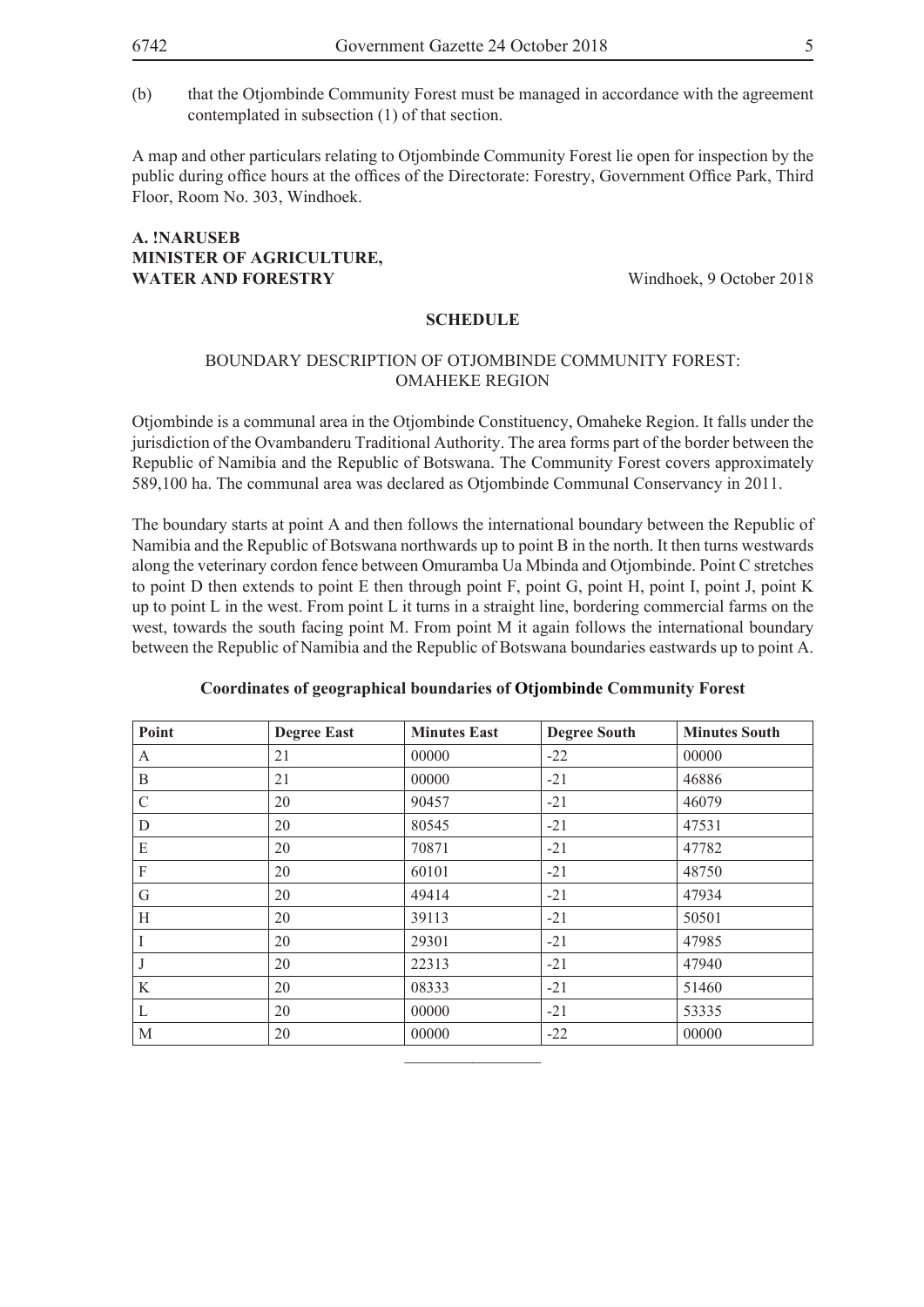No. 271 2018

#### DECLARATION OF AN AREA AS OTSHIKU-SHIITHILONDE COMMUNITY FOREST: FOREST ACT, 2001

Under subsection (3) of section 15 of the Forest Act, 2001 (Act No. 12 of 2001), I declare -

- (a) the area, in respect of which the geographical boundaries have been identified in the Schedule, to be the Otshiku-ShiIthilonde Community Forest; and
- (b) that the Otshiku-ShiIthilonde Community Forest must be managed in accordance with the agreement contemplated in subsection (1) of that section.

A map and other particulars relating to Otshiku-ShiIthilonde Community Forest lie open for inspection by the public during office hours at the offices of the Directorate: Forestry, Government Office Park, Third Floor, Room No. 303, Windhoek.

#### **A. !NARUSEB MINISTER OF AGRICULTURE, WATER AND FORESTRY** Windhoek, 9 October 2018

#### **SCHEDULE**

#### BOUNDARY DESCRIPTION OF OTSHIKU-SHIITHILONDE COMMUNITY FOREST: OSHANA REGION

The Otshiku-ShiIthilonde Community Forest is located in Uuvudhiya Constituency, Oshana Region and Otamanzi Constituency in Omusati Region. Otshiku-ShiIthilonde falls under the jurisdiction of Uukwambi Traditional Authority. It is accessible by gravel road about 70 km south of Oshakati town. Otshiku-ShiIthilonde Community Forest covers area of 109,218 ha. Otshiku-ShiIthilonde Community Forest shares boundaries with proposed Ongandjera Community Forest on the west, Etosha National Park fence on the south, Engombe Growth Point on the north and Onoolongo area on the east. The area is partial overlap with Iipumbu ya Tshilongo Communal Conservancy boundaries.

The boundaries of Otshiku-ShiIthilonde Community Forest starts at Ondjungulume (Point A) stretching towards Iinyaishe (Point B) and Onkolankola (Point C). The boundary further stretches through Onkulumba area (Point D) located near Windhoek area, towards Okakango ku Utembukilo (Point E), to the Salt Pan (Point F, G and H) which forms part of the Etosha National Park boundary. The boundary line then extends south-east direction to Omushimbaapakwa (Point I), then stretches northwards to Omapale (Point J), and finally extends north-western direction to Onkani (Point K), linking the boundary to Point A (Ondjungulume).

|               | <b>Coordinates</b> |             |  |  |
|---------------|--------------------|-------------|--|--|
| Way point     | East               | South       |  |  |
| A             | 15.30084           | $-18.27595$ |  |  |
| B             | 15.30264           | $-18.3368$  |  |  |
| $\mathcal{C}$ | 15.30829           | $-18.48492$ |  |  |
| D             | 15.46452           | $-18.62565$ |  |  |
| E             | 15.49968           | $-18.63989$ |  |  |
| F             | 15.54687           | $-18.65487$ |  |  |

#### **Coordinates of geographical boundaries of Otshiku-ShiIthilonde Community Forest**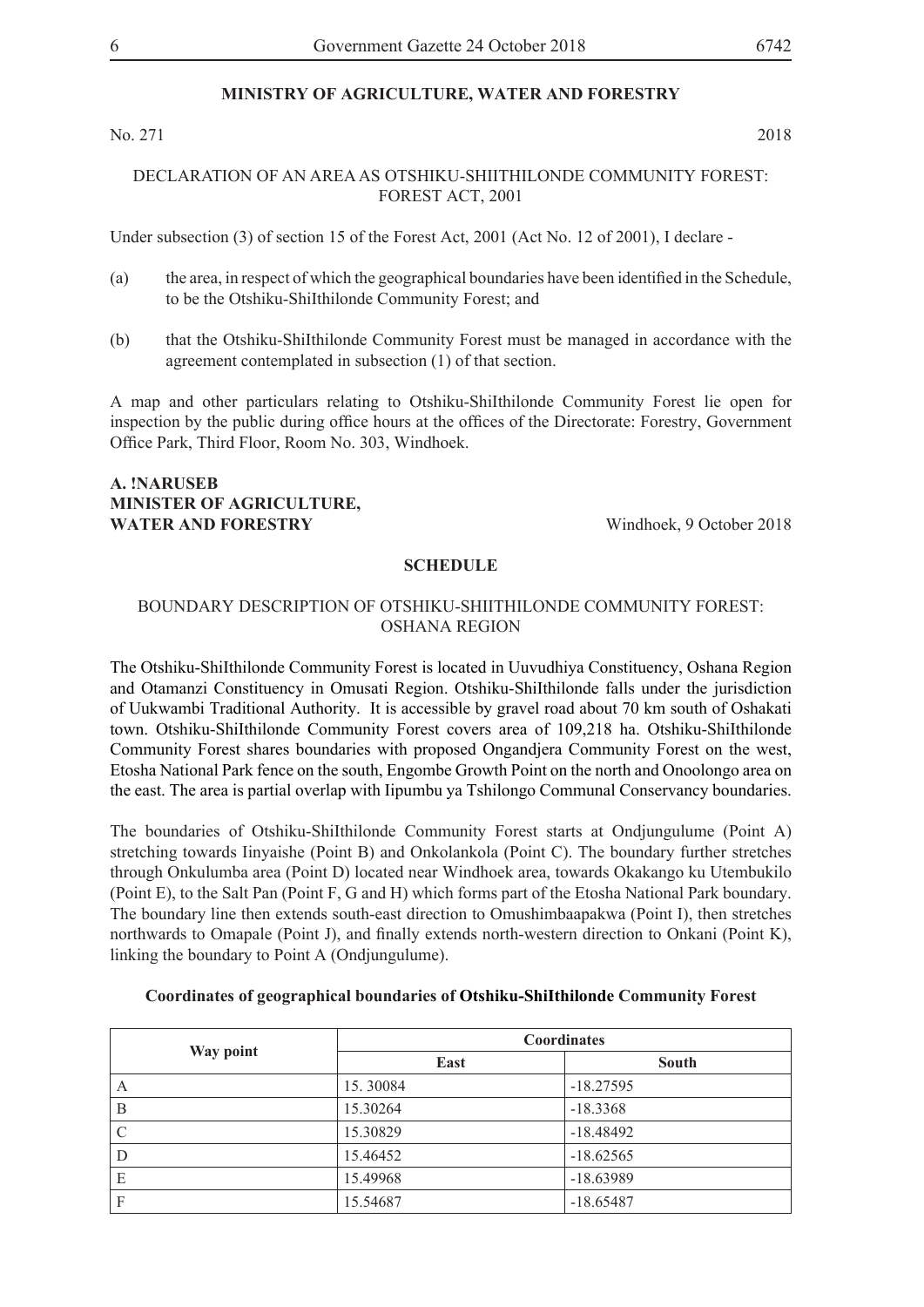| G | 15.58202 | $-18.63733$ |
|---|----------|-------------|
| Н | 15.60934 | $-18.63095$ |
|   | 15.66082 | $-18.51245$ |
|   | 15.5628  | $-18.33443$ |
| K | 15.37572 | $-18.27234$ |
|   |          |             |

No. 272 2018

#### DECLARATION OF AN AREA AS AFRICAN WILD DOG COMMUNITY FOREST: FOREST ACT, 2001

Under subsection (3) of section 15 of the Forest Act, 2001 (Act No. 12 of 2001), I declare -

- (a) the area, in respect of which the geographical boundaries have been identified in the Schedule, to be the African Wild Dog Community Forest; and
- (b) that the African Wild Dog Community Forest must be managed in accordance with the agreement contemplated in subsection (1) of that section.

A map and other particulars relating to African Wild Dog Community Forest lie open for inspection by the public during office hours at the offices of the Directorate: Forestry, Government Office Park, Third Floor, Room No. 303, Windhoek.

#### **A. !NARUSEB MINISTER OF AGRICULTURE,**  WATER AND FORESTRY Windhoek, 9 October 2018

#### **SCHEDULE**

#### BOUNDARY DESCRIPTION OF AFRICAN WILD DOG COMMUNITY FOREST: OTJOZONDJUPA REGION

African Wild Dog (AWD) is a communal area situated in the Okakarara Constituency, Otjozondjupa Region, under the jurisdiction of Kambazembi Royal House Traditional Authority. It covers an area of 382,400 ha. The communal area was declared as a communual conservancy in 2005.

The boundaries starts at point 1, situated at the western corner of the boundary of the Community forest, at the coordinates set out below. From this point the boundary runs in a northerly direction to point 2, from where it runs in an easterly direction to way point 3. From point 3 the boundary line runs in a north-easterly direction to way point 4. From point 4 the boundary line runs in an easterly direction to way point 5. From way point 5 the boundary line runs in a north-easterly direction to way point 6. From way point 6 the boundary line runs in a south-easterly direction to way point 7 situated on the Otjozondu Omuramba. From way point 7 the boundary line runs with the Otjozondu Omuramba in a south-westerly direction to way point 8. From way point 8 the boundary line runs in a north-easterly direction to way point 9. From way point 9 the boundary line runs in a south-westerly to way point 10. From point 10 the boundary line runs in a southerly direction to point 11. From point 11 the boundary line runs in a north-westerly direction to point 12. From point 12 the boundary line runs in a north-westerly direction to point 13 where from the boundary line runs in a westerly direction connecting to the point 1 it starts.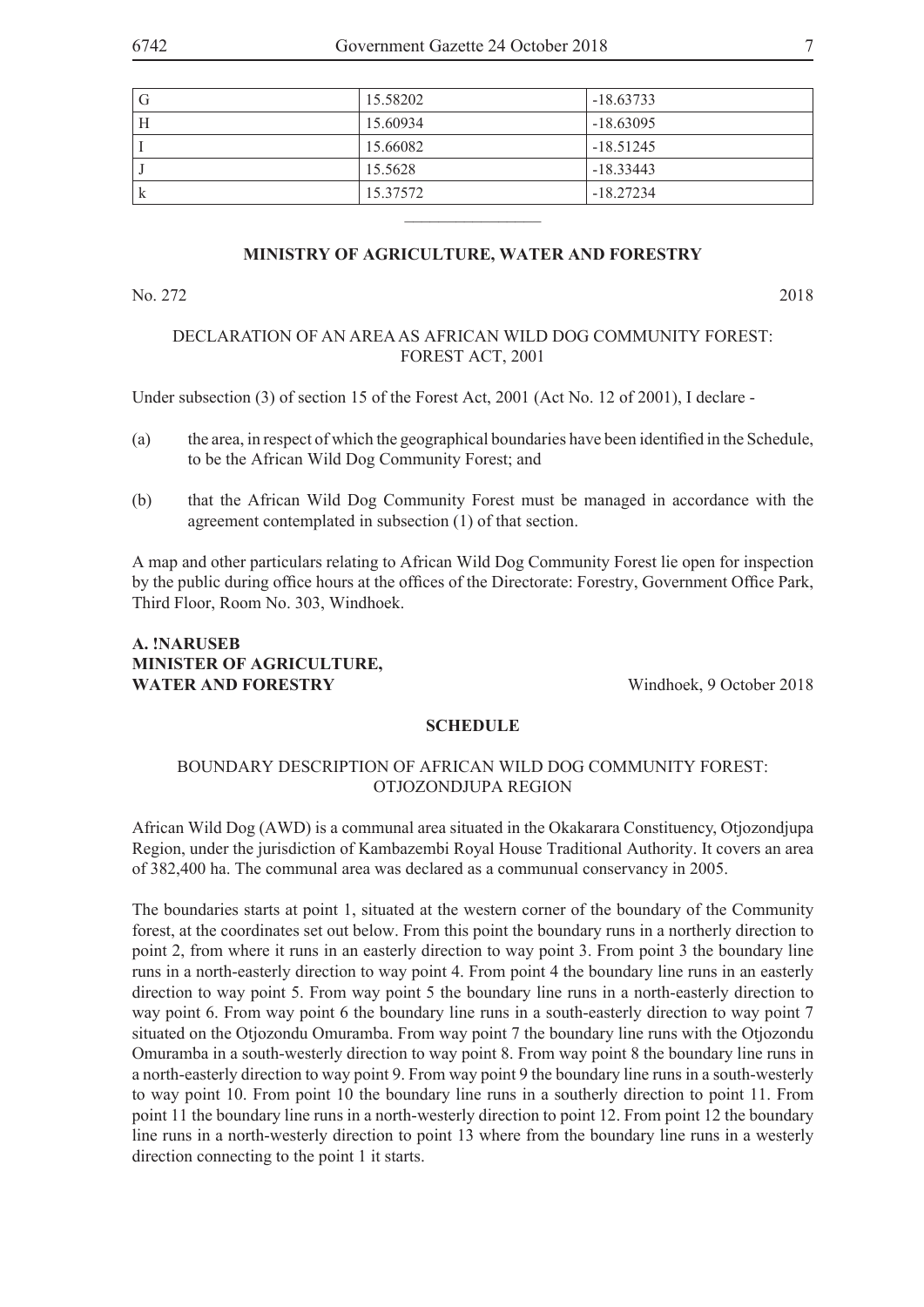|--|--|

| Way point      | S (degrees) | S (minutes) | E (degrees) | E (minutes) |
|----------------|-------------|-------------|-------------|-------------|
| 1              | $-17$       | 56.492      | 20          | 53.795      |
| $\overline{2}$ | $-17$       | 58.624      | 20          | 35.629      |
| $\mathfrak{Z}$ | $-18$       | 22.298      | 20          | 36.010      |
| $\overline{4}$ | $-18$       | 25.754      | 20          | 28.718      |
| 5              | $-18$       | 45.625      | 20          | 28.686      |
| 6              | $-18$       | 47.543      | 20          | 22.850      |
| 7              | $-18$       | 03.027      | 20          | 24.677      |
| 8              | $-18$       | 28.795      | 20          | 59.299      |
| 9              | $-18$       | 31.771      | 21          | 05.310      |
| 10             | $-18$       | 20.873      | 21          | 01.580      |
| 11             | $-18$       | 20.492      | 21          | 04.827      |
| 12             | $-18$       | 14.756      | 21          | 03.880      |
| 13             | $-18$       | 01.864      | 20          | 54.590      |
|                |             |             |             |             |

#### **Coordinates of geographical boundaries of African Wild Dog Community Forest**

#### **MINISTRY OF AGRICULTURE, WATER AND FORESTRY**

No. 273 2018

#### DECLARATION OF AN AREA AS EHI-ROVIPUKA COMMUNITY FOREST: FOREST ACT, 2001

Under subsection (3) of section 15 of the Forest Act, 2001 (Act No. 12 of 2001), I declare -

- (a) the area, in respect of which the geographical boundaries have been identified in the Schedule, to be the Ehi-Rovipuka Community Forest; and
- (b) that the Ehi-Rovipuka Community Forest must be managed in accordance with the agreement contemplated in subsection (1) of that section.

A map and other particulars relating to Ehi-Rovipuka Community Forest lie open for inspection by the public during office hours at the offices of the Directorate: Forestry, Government Office Park, Third Floor, Room No. 303, Windhoek.

#### **A. !NARUSEB MINISTER OF AGRICULTURE, WATER AND FORESTRY** Windhoek, 9 October 2018

#### **SCHEDULE**

#### BOUNDARY DESCRIPTION OF EHI-ROVIPUKA COMMUNITY FOREST: KUNENE REGION

Ehi-Rovipuka Community Forest located between two regions whereby the northern part of Ehi-Rovipuka is located in Ruacana Constituency, Omusati Region and its Southern parts are in Sesfotein Constituency, Kunene Region. Ehi-Rovipuka Community Forest overlaps with Ehi-Rovipuka Communal Conservancy registered in 2001. It falls under the jurisdiction of the Vita Thom Royal House Traditional Authority and Otjijahura Traditional Authority. The boundaries of the Community forest is the same as the conservancy boundaries, covering an area of 222,014 hectares.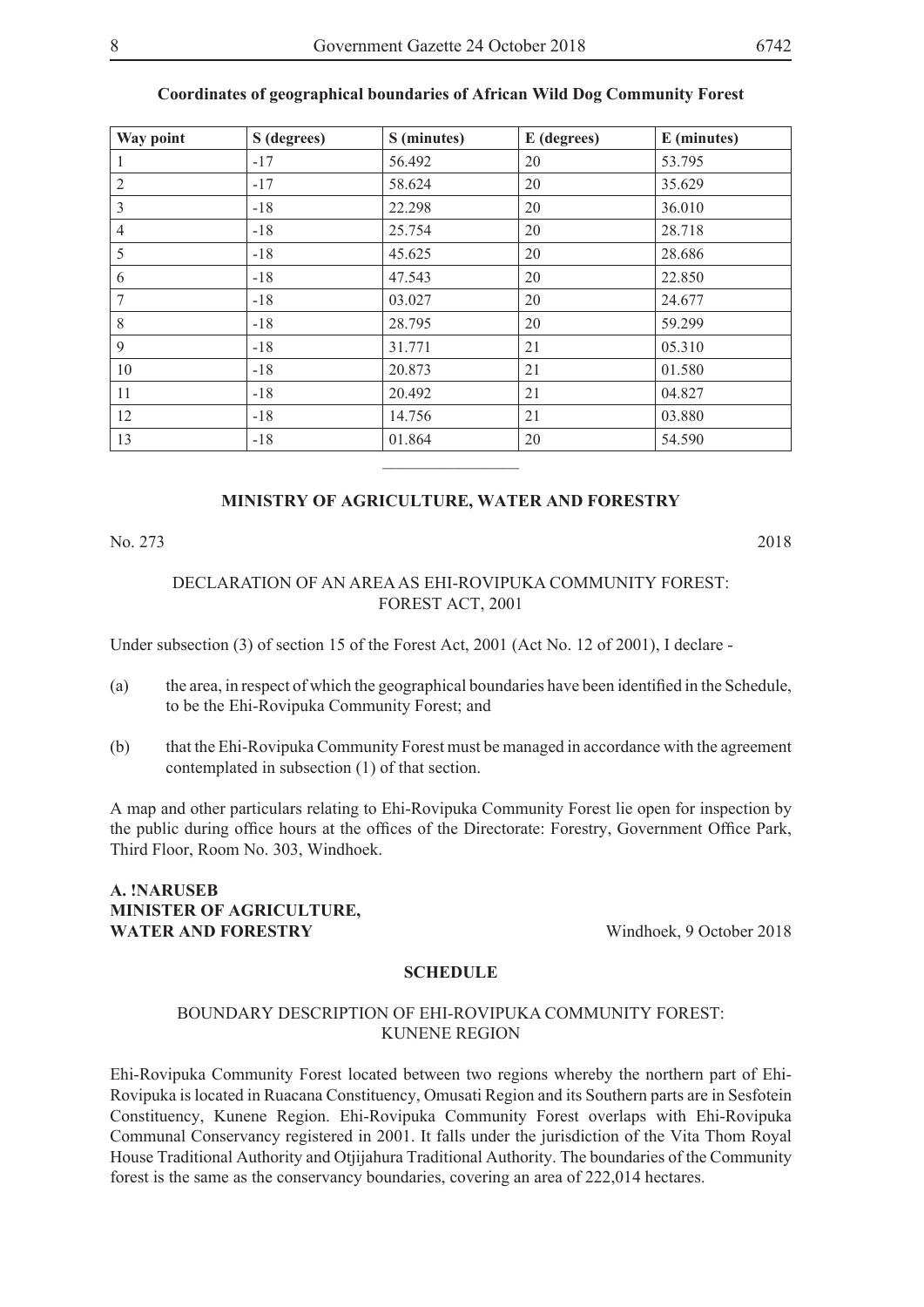The Ehi-Rovipuka Community Forest, borders Etosha National Park in the East, veterinary cordon fence (red-line) in the southeast to the south, Omatendeka Communal Conservancy borders the whole western side, while Orupupa Conservancy lies in the north. Waypoints starting in south west corner (waypoint 1 of Ombonde River towards Omatendeka Conservancy) and continuing in a clockwise direction, all the way to waypoint 35 south of Grootberg lodge.

|                         | South          |                |                | East           |                |                |
|-------------------------|----------------|----------------|----------------|----------------|----------------|----------------|
| Waypoint                | <b>Degrees</b> | <b>Minutes</b> | <b>Seconds</b> | <b>Degrees</b> | <b>Minutes</b> | <b>Seconds</b> |
| $\mathbf{1}$            | $-19$          | 49             | 44.65          | 14             | 09             | 05.98          |
| $\overline{2}$          | $-19$          | 23             | 37.00          | 14             | 07             | 34.92          |
| $\mathbf{3}$            | $-19$          | 20             | 34.56          | 14             | 07             | 15.53          |
| $\overline{\mathbf{4}}$ | $-19$          | 18             | 51.80          | 14             | 09             | 56.99          |
| $\overline{5}$          | $-19$          | 18             | 32.21          | 14             | 08             | 44.89          |
| 6                       | $-19$          | 11             | 59.63          | 14             | 09             | 53.62          |
| $\overline{7}$          | $-19$          | 11             | 14.01          | 14             | $10\,$         | 31.60          |
| $\bf 8$                 | $-19$          | 08             | 22.10          | 14             | 11             | 41.03          |
| $\boldsymbol{9}$        | $-19$          | 05             | 21.18          | 14             | 11             | 55.17          |
| 10                      | $-19$          | 04             | 22.10          | 14             | 12             | 11.21          |
| 11                      | $-19$          | 01             | 02.36          | 14             | $20\,$         | 30.33          |
| 12                      | $-18$          | 59             | 21.73          | 14             | $20\,$         | 07.24          |
| 13                      | $-18$          | 56             | 45.92          | 14             | 17             | 30.75          |
| 14                      | $-18$          | 52             | 05.73          | 14             | 18             | 53.30          |
| 15                      | $-18$          | 44             | 50.60          | 14             | 17             | 06.75          |
| 16                      | $-18$          | 43             | 27.05          | 14             | 35             | 16.13          |
| 17                      | $-18$          | 45             | 57.29          | 14             | 35             | 55.00          |
| 18                      | $-18$          | 49             | 00.69          | 14             | 39             | 38.20          |
| 19                      | $-19$          | 01             | 10.86          | 14             | 21             | 56.33          |
| 20                      | $-19$          | 03             | 40.20          | 14             | 21             | 19.76          |
| 21                      | $-19$          | 13             | 50.23          | 14             | 24             | 37.49          |
| 22                      | $-19$          | 14             | 41.41          | 14             | 25             | 18.27          |
| 23                      | $-19$          | 14             | 44.04          | 14             | 25             | 51.19          |
| 24                      | $-19$          | 14             | 30.15          | 14             | 23             | 30.34          |
| 25                      | $-19$          | 15             | 19.54          | 14             | 21             | 39.66          |
| 26                      | $-19$          | 25             | 18.76          | 14             | 19             | 35.69          |
| 27                      | $-19$          | 29             | 35.64          | 14             | 17             | 31.13          |
| 28                      | $-19$          | 32             | 26.59          | 14             | 17             | 04.06          |
| 29                      | $-19$          | 37             | 26.96          | 14             | 17             | 34.61          |
| 30                      | $-19$          | 38             | 02.18          | 14             | 16             | 58.74          |
| 31                      | $-19$          | 38             | 55.85          | 14             | 15             | 27.60          |
| 32                      | $-19$          | 39             | 34.05          | 14             | 14             | 50.57          |
| 33                      | $-19$          | 39             | 59.65          | 14             | 14             | 36.02          |
| 34                      | $-19$          | 44             | 54.53          | 14             | 12             | 13.22          |
| 35                      | $-19$          | 48             | 59.67          | 14             | 10             | 44.06          |

 $\frac{1}{2}$ 

#### **Coordinates of geographical boundaries of Ehi-Rovipuka Community Forest**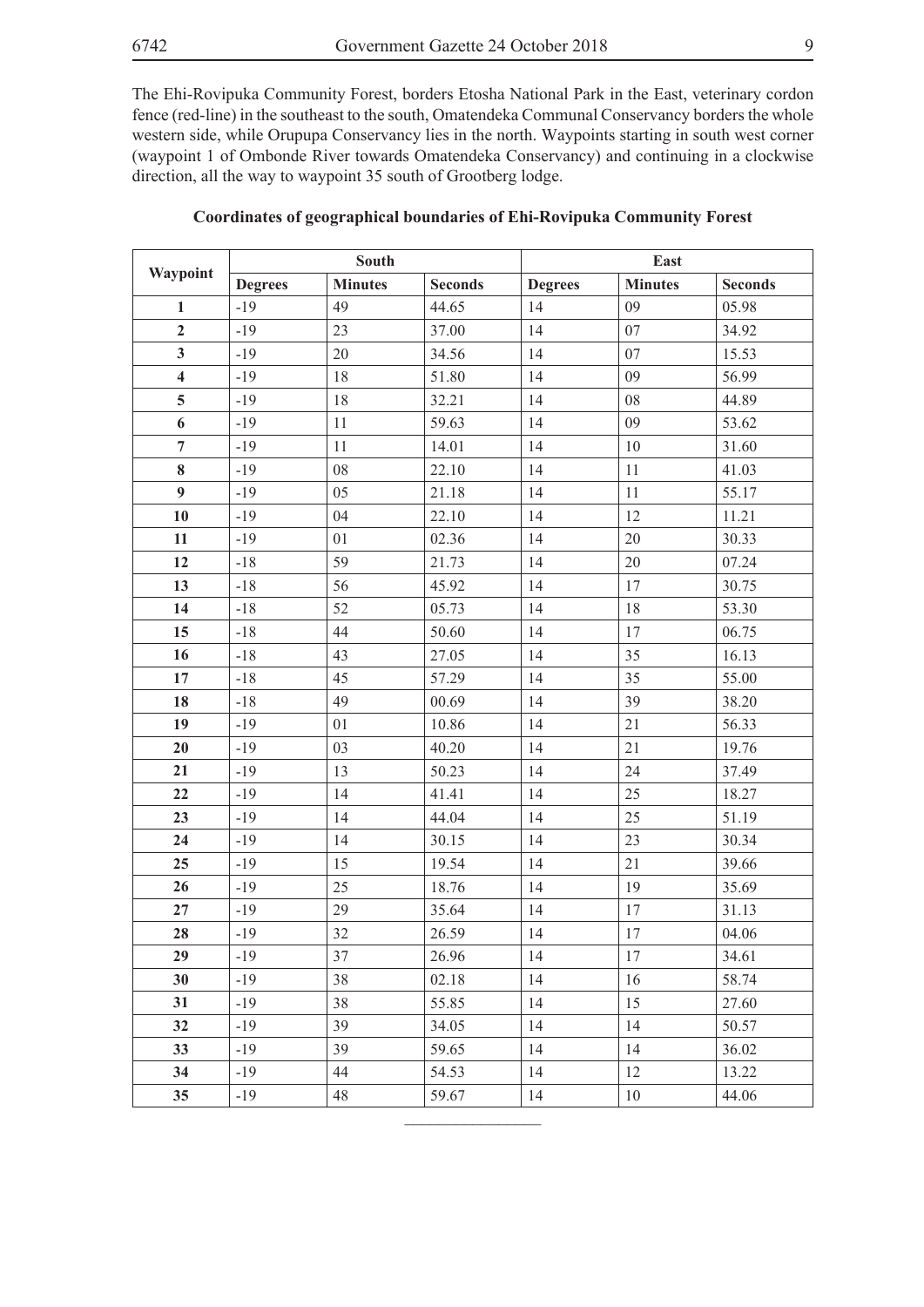No. 274 2018

#### DECLARATION OF AN AREA AS EISEB COMMUNITY FOREST: FOREST ACT, 2001

Under subsection (3) of section 15 of the Forest Act, 2001 (Act No. 12 of 2001), I declare -

- (a) the area, in respect of which the geographical boundaries have been identified in the Schedule, to be the Eiseb Community Forest; and
- (b) that the Eiseb Community Forest must be managed in accordance with the agreement contemplated in subsection (1) of that section.

A map and other particulars relating to Eiseb Community Forest lie open for inspection by the public during office hours at the offices of the Directorate: Forestry, Government Office Park, Third Floor, Room No. 303, Windhoek.

#### **A. !NARUSEB MINISTER OF AGRICULTURE, WATER AND FORESTRY** Windhoek, 9 October 2018

#### **SCHEDULE**

#### BOUNDARY DESCRIPTION OF EISEB COMMUNITY FOREST: OMAHEKE REGION

Eiseb is a communal area in the Otjombinde Constituency, Omaheke Region, under the jurisdiction of the Ovambanderu Traditional Authority. It covers an area of 662,500 ha. The communal area was declared as Eiseb Communal Conservancy in 2009. The Eiseb Community Forest overlaps with Eiseb Communal Conservancy. It borders with Omuramba Ua Mbinda Conservancy in the south starting at Omuramba Ua Tjora at the quarantine fence separating Omuramba Ua Mbinda and Epukiro (point A). The boundary then extends to the north-easterly direction to an area between Oruua Rondjamao and Otjikoto (point B) and then stretches east to the national borders between the Republic of Namibia and the Republic of Botswana (point C). From way point C the boundary follows the national border in a northerly direction to a quarantine fence separating Eiseb area and Gam area (point D). From point D the boundary then follows the southern boundary of Ondjou Communal Conservancy in a westerly direction to the corner of the quarantine fence separating Eiseb, Otjinene and Gam areas (point E). The boundary then extends to the southerly direction until point A.

| <b>Coordinates of geographical boundaries of Eiseb Community Forest</b> |  |  |  |
|-------------------------------------------------------------------------|--|--|--|
|                                                                         |  |  |  |

| Waypoint | <b>Degree East</b> | <b>Minutes East</b> | <b>Degree South</b> | <b>Minutes South</b> |
|----------|--------------------|---------------------|---------------------|----------------------|
| A        | 20                 | 8.9118              | $-21$               | 14.8728              |
| B        | 20                 | 46.161              | $-21$               | 8.9604               |
|          | 21                 | 00000               | $-20$               | 51.3594              |
| D        | 21                 | 00000               | $-20$               | 32.0112              |
| E        | 20                 | 00000               | $-20$               | 31.85076             |
|          |                    |                     |                     |                      |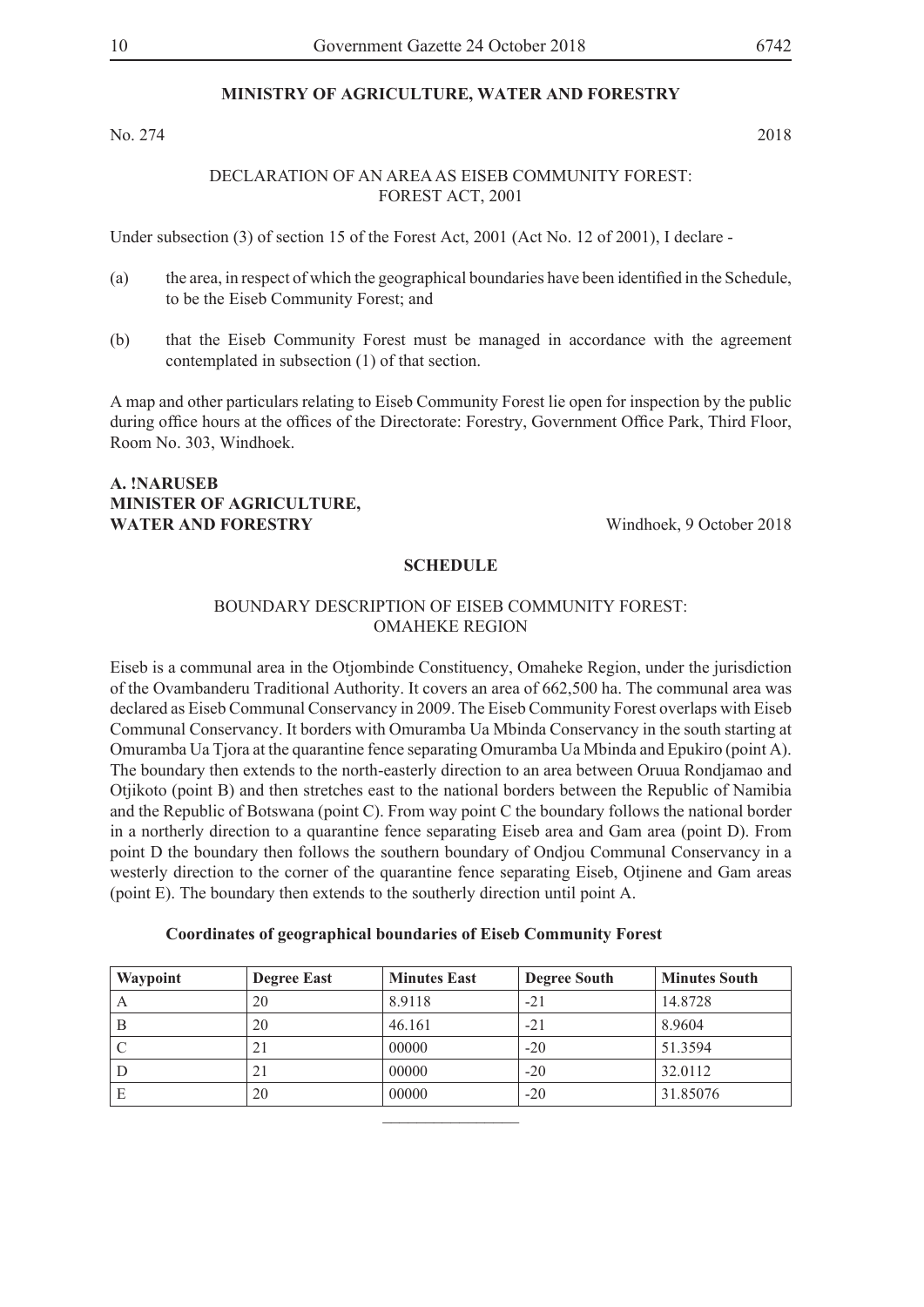No. 275 2018

#### DECLARATION OF AN AREA AS N#AJAGNA COMMUNITY FOREST: FOREST ACT, 2001

Under subsection (3) of section 15 of the Forest Act, 2001 (Act No. 12 of 2001), I declare -

- (a) the area, in respect of which the geographical boundaries have been identified in the Schedule, to be the N#aJagna Community Forest; and
- (b) that the N#aJagna Community Forest must be managed in accordance with the agreement contemplated in subsection (1) of that section.

A map and other particulars relating to N#aJagna Community Forest lie open for inspection by the public during office hours at the offices of the Directorate: Forestry, Government Office Park, Third Floor, Room No. 303, Windhoek.

#### **A. !NARUSEB MINISTER OF AGRICULTURE, WATER AND FORESTRY** Windhoek, 9 October 2018

#### **SCHEDULE**

#### BOUNDARY DESCRIPTION OF N#AJAGNA COMMUNITY FOREST: OTJOZONDJUPA REGION

The N≠aJaqna Community Forest is located in the communal area in the Tsumkwe Constituency, Otjozondjupa Region under the jurisdiction of !Kung Traditional Authority. The Community Forest covers an area of 629,837 ha. It can be accessed on the C44 road to Tsumkwe. The Community Forest area is situated between the veterinary cordon fence in the west, the cordon fence to the Kavango Region in the north, the community of Noma and the Nyae Nyae Conservancy Community Forest in the east and the 20 Degree cordon fence in the south.

The point of beginning is an intersection of a track with the east-west towards veterinary cordon fence at point A. The boundary follows the fence in a western direction up to point B, when it turns north westerly along the veterinary fence to point C and then in northern direction still following the veterinary fence up to intersection of the Grootfotein -Tsumkwe main road on point D at Rooidaghek Pos. From this point the boundary runs eastward following the center of the main road up to point E, and then the boundary turns southwards along a track to a borehole at Tjeka point F. From Tjeka the boundary continues straight to south-eastern direction up to the borehole at !Am!'ha point G. From !Am!'ha the boundary follows a track southwards up to the intersection of the east-west which link veterinary cordon fence at point A.

| Way point | <b>East Coordinates</b> | <b>South Coordinates</b> |
|-----------|-------------------------|--------------------------|
| A         | 19.89831                | $-20.00069$              |
| B         | 19.16052                | $-20.00142$              |
| C         | 19.00371                | $-19.84905$              |
| D         | 19.20387                | $-19.28337$              |
| E         | 20.11361                | $-19.51610$              |
| F         | 20.11400                | $-19.57883$              |
| G         | 19.88282                | $-19.62294$              |

 $\frac{1}{2}$ 

#### **Coordinates of geographical boundaries of N#aJagna Community Forest**